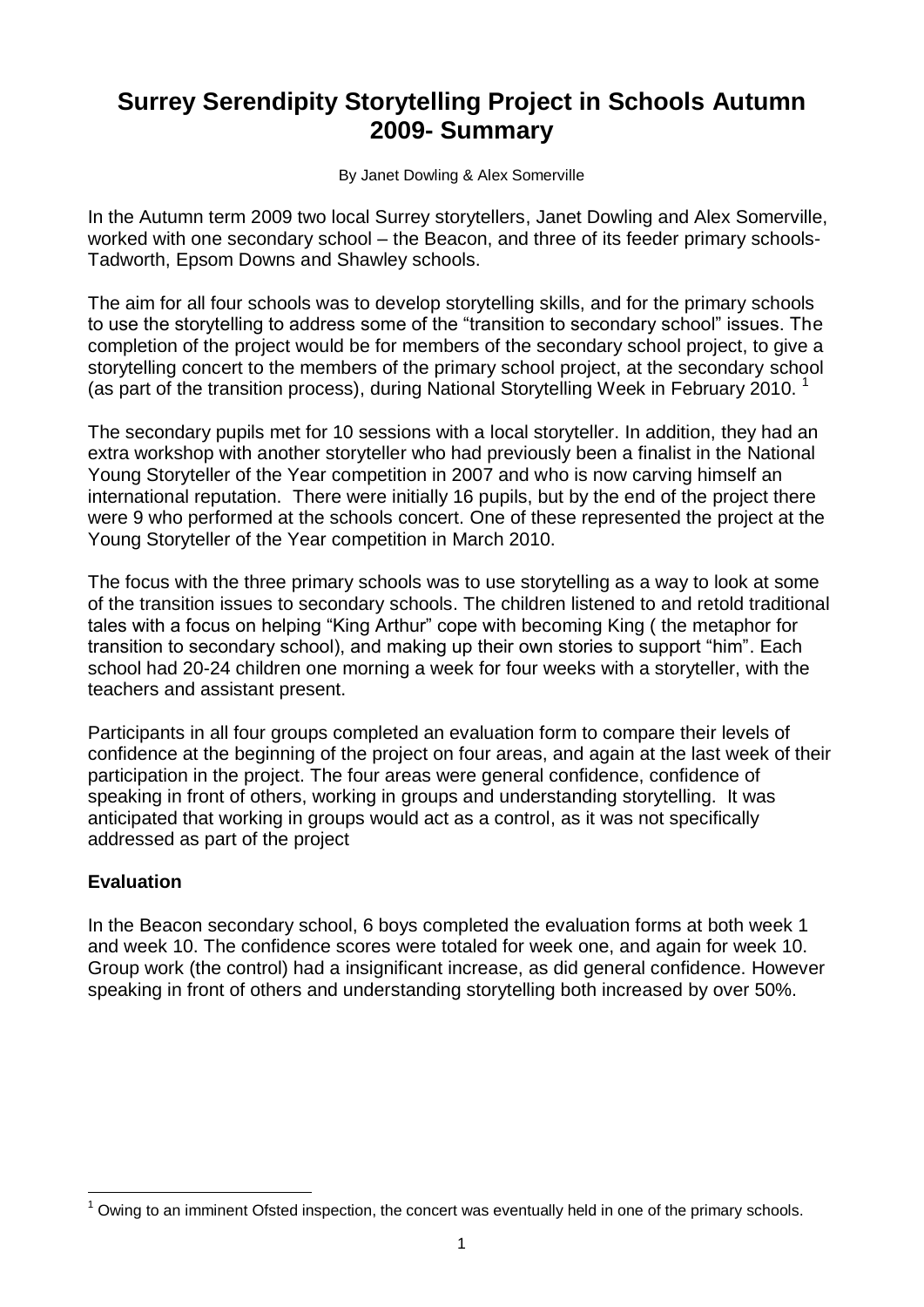| Beacon School n=6              | <b>Total Week 1</b> | <b>Total week 10</b> | % change |
|--------------------------------|---------------------|----------------------|----------|
|                                |                     |                      |          |
| <b>General Confidence</b>      | 43                  | 49                   | $+13$    |
| Speak Confidence               | 29                  | 46                   | $+58$    |
| Group work                     | 45                  | 49                   | +9       |
|                                |                     |                      |          |
| <b>Understand Storytelling</b> | 33                  | 52                   | +5.      |



In the 3 primary schools there were 53 pupils who completed the evaluation forms in both week 1 and week 4. The confidence scores were totaled for week 1, and again for week 4. Group work had an insignificant increase, with general confidence and understanding storytelling increasing by 25%, and speaking in front of others increasing by 34%.

| <b>Primary Schools n=53</b>    | <b>Total Week 1</b> | <b>Total week 4</b> | % change |
|--------------------------------|---------------------|---------------------|----------|
|                                |                     |                     |          |
| <b>General Confidence</b>      | 353                 | 433                 | +23      |
| Speak Confidence               | 285                 | 383                 | $+34$    |
| Group work                     | 423                 | 448                 | $+6$     |
|                                |                     |                     |          |
| <b>Understand Storytelling</b> | 365                 | 457                 | +25      |
| $500 -$                        |                     |                     |          |

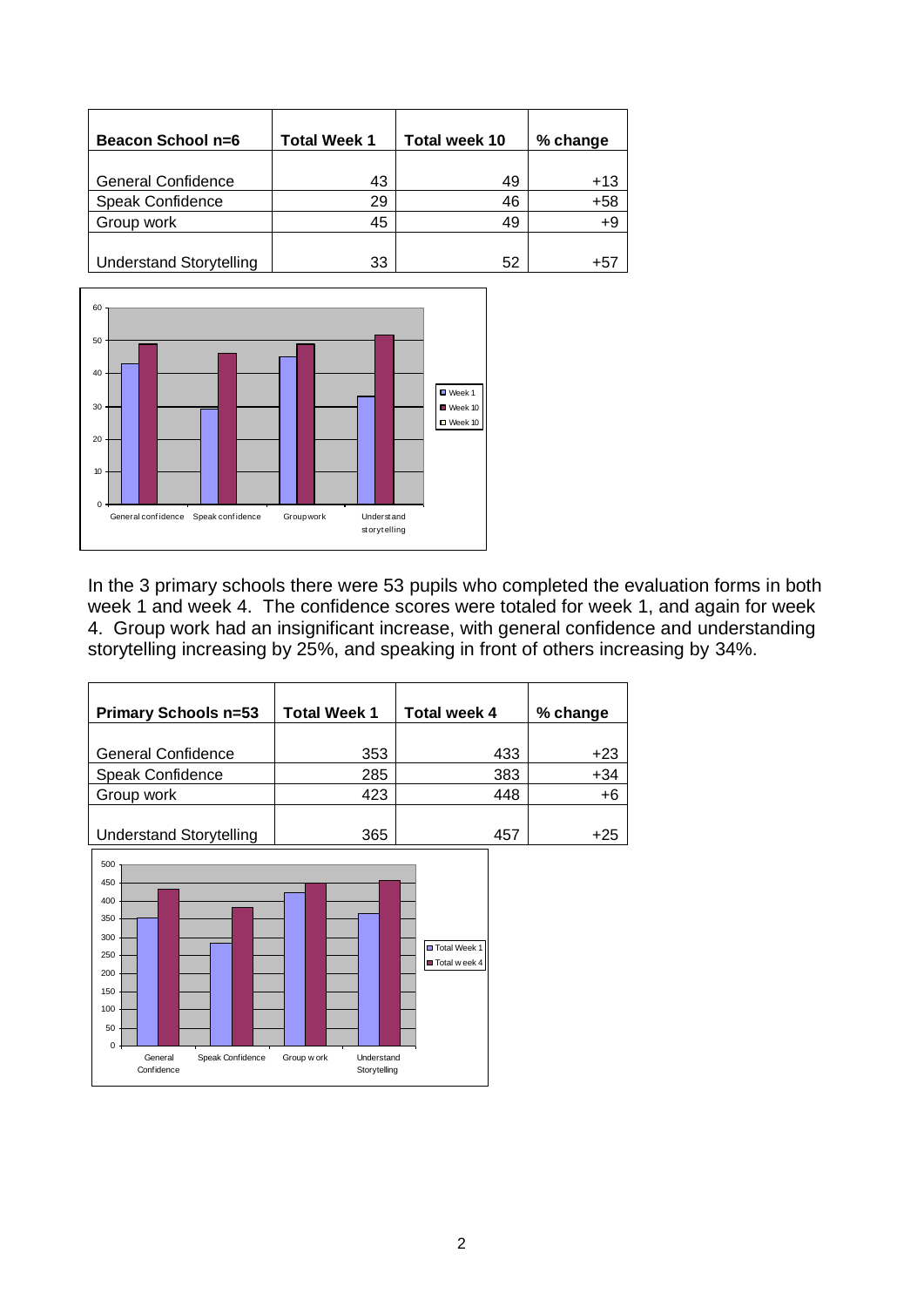## **Comments from primary school pupils**

- I liked it because we made ourselves more confident
- It was so fun to learn how to tell storytelling and learn more stories from them
- I liked it when we went to Epsom school and heard Charlie's bloody story
- I liked that I was thinking for myself and improving my imagination

#### **Comment from primary school teacher on storytelling skills**

• The children had the opportunity to work with each other and develop skills that have not really been taught before. The children learnt lots of different stories that had meaning and were appropriate to their age and interests. Watching Janet the children were inspired to become better and more expressive.

### **Comment from primary school teacher on addressing transition issues.**

 Got the children thinking and relating their own concerns within a wider context; enabled children to talk openly about concerns / worries in a less personal way – through King Arthur

### **Comment from primary school teachers on how they will use storytelling in the school**

- This was a big impetus to the whole of year 6 to set up storytelling sessions, and we will be continuing with this. It was exciting to be part of this project.
- Have used the picture storyboard as a planning tool for children's own stories. Will refer back to the sessions and the issues that were raised for King Arthur as a way of engaging children in the PSHE work that we will undertake in the Summer Term connected to them moving on to secondary school

### **Comment from primary school teacher on the impact of the storytelling concert with the secondary pupils**

 Very impressed with the Beacon boys. Love their confidence and their little comments all the way through the stories. It was nice for our children to see the big boys think it perfectly fine to stand up and tell stories, and it's also a good example as it shows them how it is done.

### **Comment from secondary school teacher on storytelling skills**

- The students were engaged and they all developed and progressed in a variety of skills that will be applicable in other aspects of their education.
- Increased confidence to stand up in front of their peers and perform. The opportunity to develop friendships with people they wouldn't normally mix with. Skills they can take into GCSE subjects they are studying ( English drama)